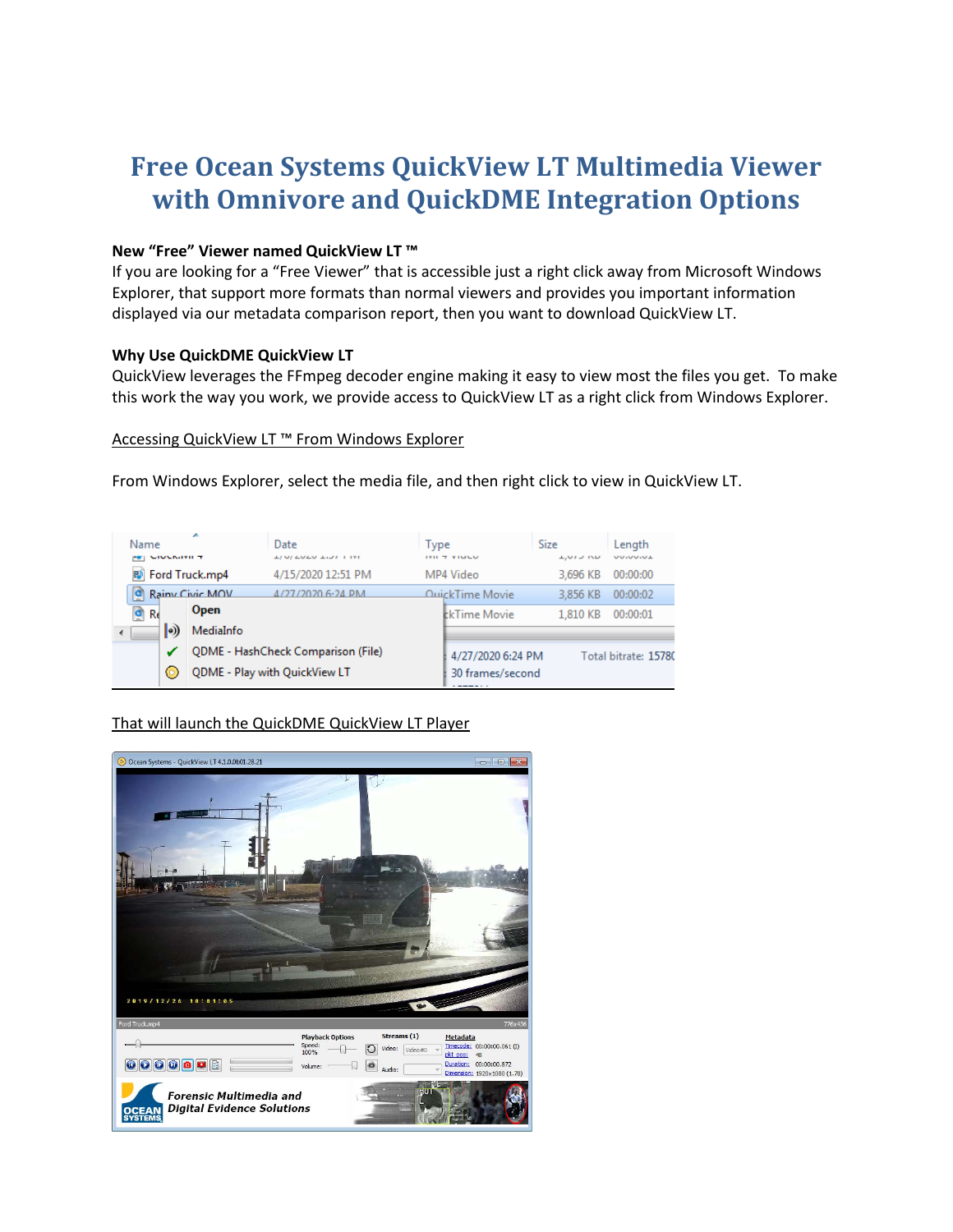

#### **Omnivore and QuickDME - Omnivore Users gain digital media processing export options**

#### **Omnivore Users**

While watching a video in QuickView LT, plug in your Omnivore drive and you gain the ability to process the video to various formats, including reports. See your export options on the following page.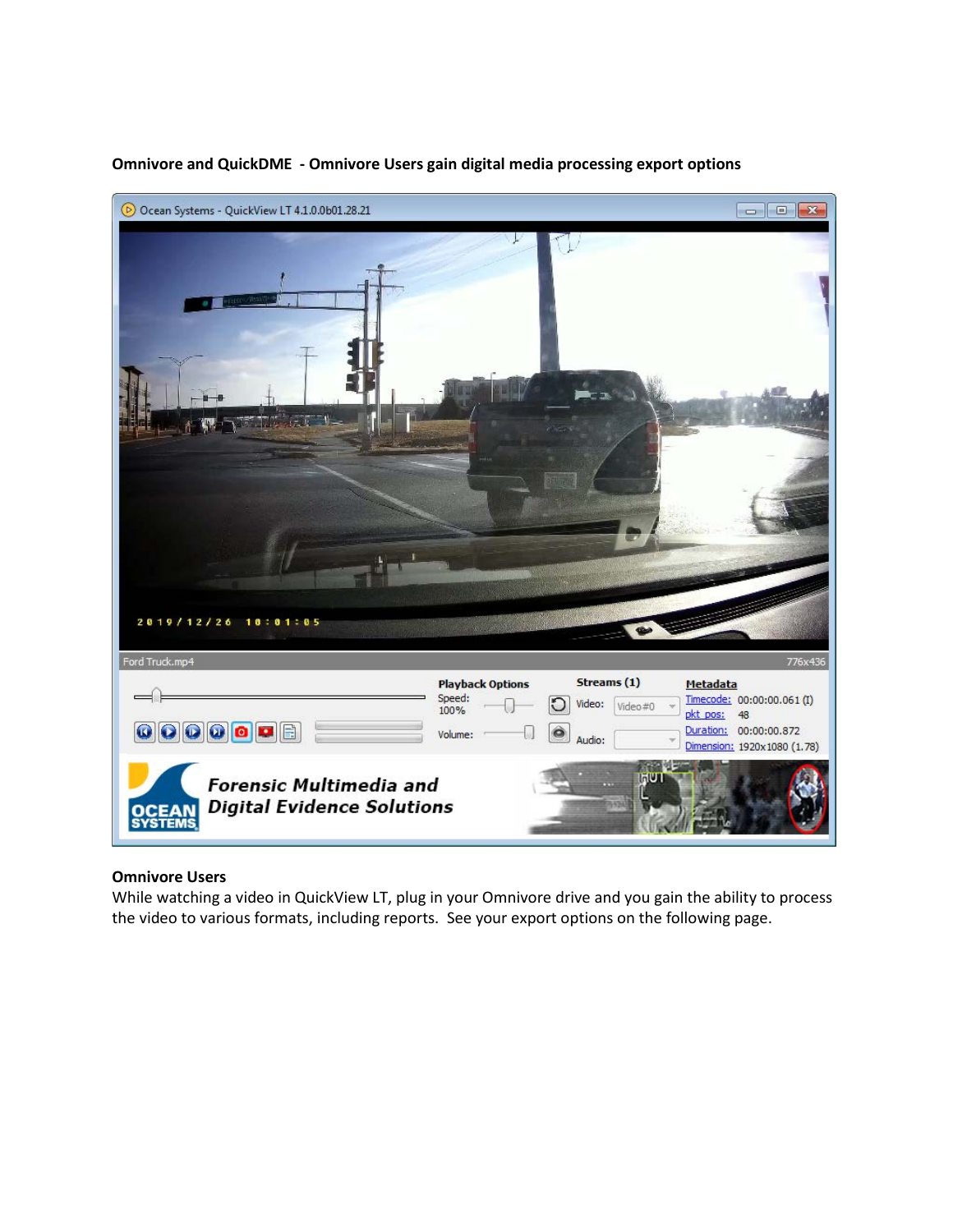| <sup>49</sup> Ocean Systems QuickDME QuickView 4.0.0.5b03.04.20                                                                                                                                                                                                                                                                                                               | $\Sigma$<br>$\Box$<br>$\Box$                                                                                                                                                                                                                                                                                                                                                                |                                                                                                                                           |
|-------------------------------------------------------------------------------------------------------------------------------------------------------------------------------------------------------------------------------------------------------------------------------------------------------------------------------------------------------------------------------|---------------------------------------------------------------------------------------------------------------------------------------------------------------------------------------------------------------------------------------------------------------------------------------------------------------------------------------------------------------------------------------------|-------------------------------------------------------------------------------------------------------------------------------------------|
| <b>FFmpeg Convert</b>                                                                                                                                                                                                                                                                                                                                                         |                                                                                                                                                                                                                                                                                                                                                                                             | $-25$                                                                                                                                     |
|                                                                                                                                                                                                                                                                                                                                                                               | <b>FFmpeg</b><br>FFmpeg is distributed in the hope that it will be useful, but WITHOUT ANY WARRANTY; without<br>even the implied warranty of MERCHANTABILITY of FITNESS FOR A PARTICULAR<br>PURPOSE. See the GNU General Public License for more details.<br>You should have recieved a copy of the GNU General Public License along with ffmpeg. If not, see<br>http://www.gnu.org/license |                                                                                                                                           |
|                                                                                                                                                                                                                                                                                                                                                                               | <b>Uncompressed formats</b><br>V AVI<br>V MOV<br>V Lossless H264<br><b>WAV</b><br>Extract all frames as PNG<br>Extract all frames as BMP<br>Extract all I-frames as BMP Extract all I-frames as PNG<br>Reports                                                                                                                                                                              | <b>Compressed formats</b><br>$V$ MP4<br>MPS<br>V WMV<br>Extract all frames as JPG<br>Extract all I-frames as JPG<br>File Info             |
| 2019/12/26 10:01:05<br>Ford Truck.mp4                                                                                                                                                                                                                                                                                                                                         | The FF probe - Containers & Streams (TXT) The FF probe - Frame information (XML)<br>Output options<br>Change dimension (bilinear) Change FPS<br>Trim (hh:mm:ss.nn)<br>Width<br>Height<br>Output FPS<br><b>Out Time</b><br>In Time                                                                                                                                                           | File: Ford Truck.mp4<br>Streams: 1,26<br>Codec: H.264 / AVC / MPEG-4 AVC / M<br>Dimension: 1920x1080 pixels<br>Aspect: 1.78<br>FPS: 30.00 |
| $\textcolor{blue}{\textcolor{blue}{\textbf{0}}}\textcolor{blue}{\textcolor{blue}{\textbf{0}}}\textcolor{blue}{\textbf{0}}\textcolor{blue}{\textbf{0}}\textcolor{blue}{\textbf{0}}\textcolor{blue}{\textbf{0}}\textcolor{blue}{\textbf{0}}\textcolor{blue}{\textbf{0}}\textcolor{blue}{\textbf{0}}\textcolor{blue}{\textbf{0}}\textcolor{blue}{\textbf{0}}$<br><b>OuickDME</b> | 1920<br>1080<br>30.00<br>$1 - 1$<br>Filename prefix<br>Ford Truck.mp4<br>Folder path<br>C: \Evidence Folder                                                                                                                                                                                                                                                                                 |                                                                                                                                           |
| <b>DIGITAL EVIDENCE &amp; VIEWER</b>                                                                                                                                                                                                                                                                                                                                          | Browse<br>Overlay frame counter (lower right corner)                                                                                                                                                                                                                                                                                                                                        | OK<br>Close                                                                                                                               |

In one execution, you can process to:

- AVI , MOV, Lossless H264, Extract all frames as BMP, Extract all I-Frames as BMP
- WAV, MP4
- FFprobe Contrainers & Streams (TXT),
- FFProbe Frames information (XML) give you colored columns for I, P and B frames
- Overlay frame counter (lower right corner)

| media_type     | stream index key fram |              | pkt pts | pkt pts time | pkt dts      | pkt dts time |     | best effort t best effort t pkt duration ^ |                |
|----------------|-----------------------|--------------|---------|--------------|--------------|--------------|-----|--------------------------------------------|----------------|
| video          |                       |              |         | 10.000000    |              | 10.000000    |     | 10.000000                                  | $\frac{1}{20}$ |
| video          |                       |              | 20      | 0.033333     | 20           | 0.033333     | 20  | 0.033333                                   | 20             |
| video          | $\circ$               | $\mathbf{0}$ | 40      | 0.066667     | 40           | 0.066667     | 40  | 0.066667                                   | 20             |
| video          | n                     |              | 60      | 0.100000     | 60           | 0.100000     | 60  | 0.100000                                   | 20             |
| video          | $\mathbf{0}$          | $\Omega$     | 80      | 0.133333     | 80           | 0.133333     | 80  | 0.133333                                   | 20             |
| video          |                       |              | 100     | 0.166667     | 100          | 0.166667     | 100 | 0.166667                                   | 20             |
| ←⊫             |                       |              |         |              |              |              |     |                                            |                |
| <b>Streams</b> |                       | Frames       |         |              |              |              |     |                                            |                |
|                |                       | GOP: 300     |         | 3 I Frames   | 359 P Frames | 358 B Frames |     | 0 Other Frames                             | Columns        |

**Sample of color coded Frame Information XML Report**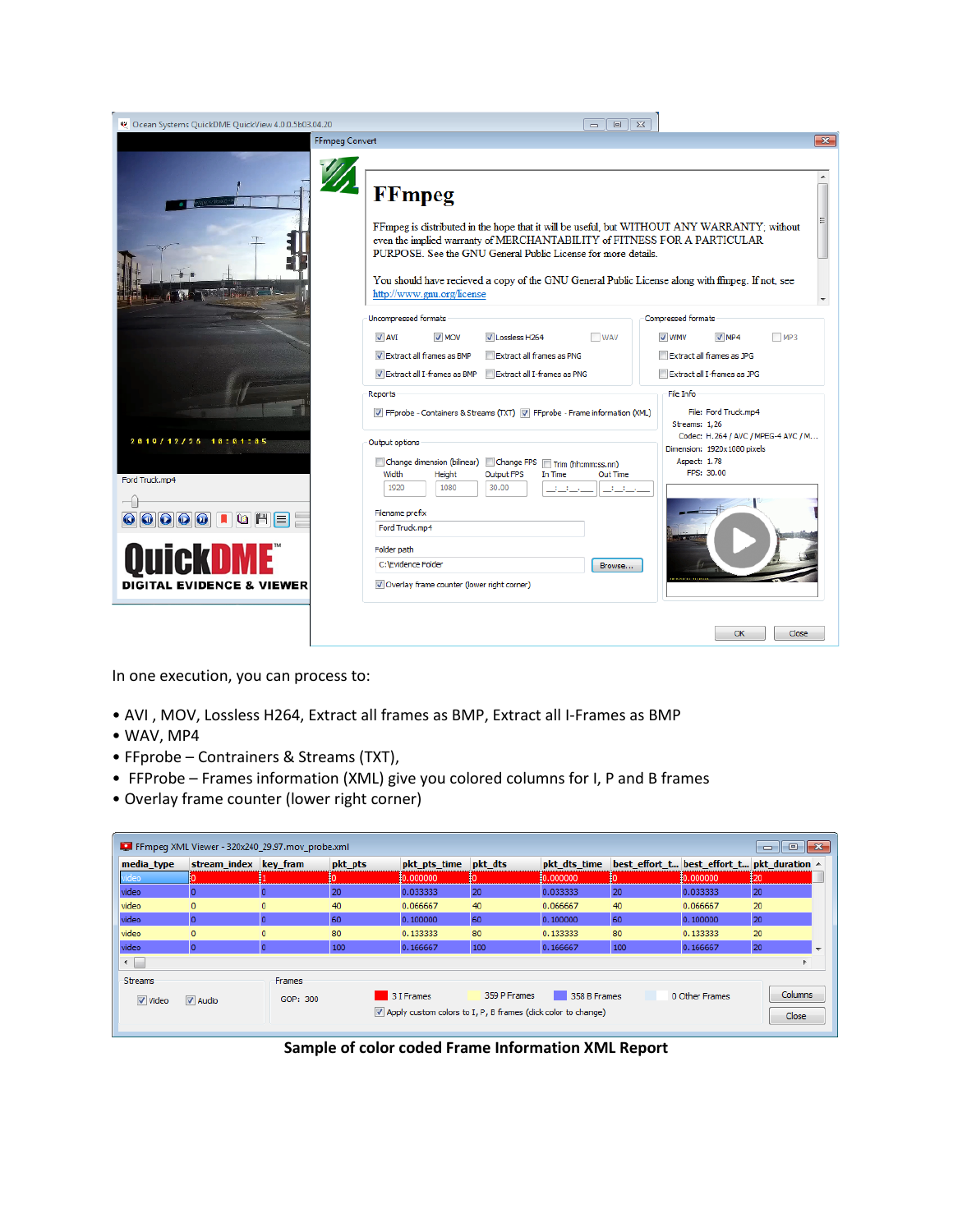#### **QuickDME Users Get These Additional Processing Features**

When installing QuickView LT from the QuickDME installer, select install the demo database. This will not only add more export options to QuickView LT such as

• Rewrap export options, Hashing, Bookmarking, Macroblock Visualization, and a Metadata Summary Report that compares Exif, Media Info and FFProbe in a single comparison report so you can detect conflicting information, but you will also get full access to QuickDME.

With this set up, QuickView LT allows you to leverage all these FFmpeg options including previewing a Macro Block version and rendering out the video showing Macro Blocks of which areas of the video have been refreshed during the MPEG encoding process. See an example on the next page.

### **(Example of Macro Block Visualization – Showing Updated Pixels from Mpeg Encoding )**

### **Download QuickView LT Today**

If you have seen enough to peak your interest and want to download QuickView LT, you can get started right now. We have a demo installation package that will have you up and running in just a few minutes.

- 1) **[Download and install QuickDME](https://store.oceansystems.com/downloads/)** from the Ocean Systems Web Page.
- 2) Once installed, Open Windows Explorer
- 3) Browse to a file > right click and you will see "QuickDME QuickView LT"

With the release of QuickDME 4.1.0, we now added the following

- View Metadata from
	- o Exif Tools
	- o Media Info
	- o FFProbe
	- o Summary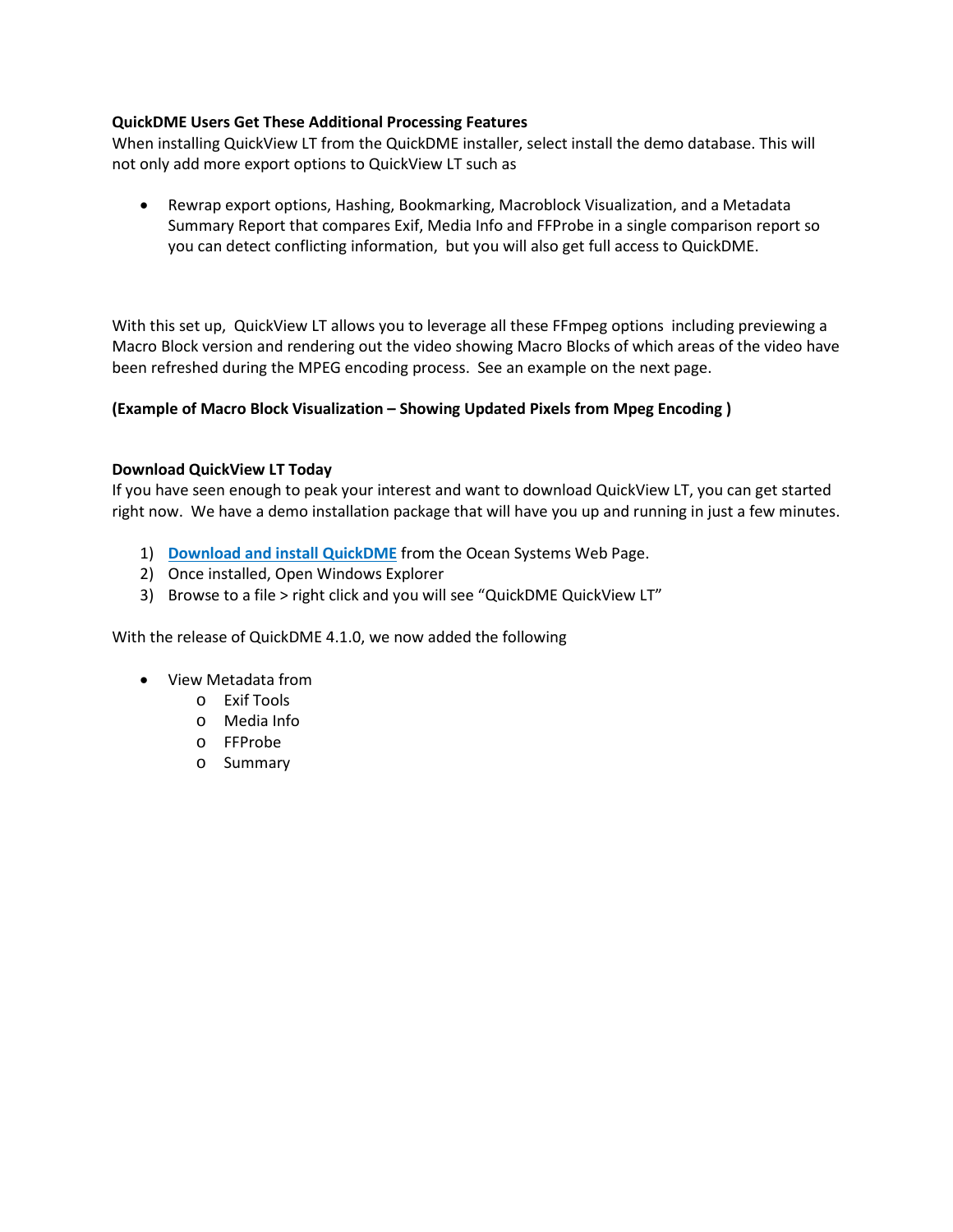## **Exif Report – Example of Exif Tools Tab View**

| Metadata viewer                                          |                                                       | □ | $\times$ |
|----------------------------------------------------------|-------------------------------------------------------|---|----------|
| Exif Tools (*) Media Info 4 FFprobe - Basic   in Summary |                                                       |   |          |
| ---- ExifTool ----                                       |                                                       |   | Α        |
| ExifTool Version Number                                  | : 11.57                                               |   |          |
| ---- System ----                                         |                                                       |   |          |
| File Name                                                | : Trooper Niles dashcam video.mpg                     |   |          |
| Directory                                                | : C:/Users/Toan/Desktop                               |   |          |
| File Size                                                | : 686 MB                                              |   |          |
| File Modification Date/Time                              | : 2020:05:06 13:39:07-07:00                           |   |          |
| File Access Date/Time                                    | : 2020:05:11 12:34:23-07:00                           |   |          |
| File Creation Date/Time                                  | : 2020:05:06 13:36:14-07:00                           |   |          |
| File Permissions                                         | : rw-rw-rw-                                           |   |          |
| ---- File ----                                           | : AVI                                                 |   |          |
| File Type                                                | : avi                                                 |   |          |
| File Type Extension<br>MIME Type                         | : video/x-msvideo                                     |   |          |
| <b>BMP Version</b>                                       | : Windows V3                                          |   |          |
| Image Width                                              | :720                                                  |   |          |
| Image Height                                             | : 480                                                 |   |          |
| Planes                                                   | $\pm 1$                                               |   |          |
| Bit Depth                                                | : 24                                                  |   |          |
| Compression                                              | : H264                                                |   |          |
| Image Length                                             | : 8294400                                             |   |          |
| Pixels Per Meter X                                       | $\mathbf{B}$                                          |   |          |
| Pixels Per Meter Y                                       | : 0                                                   |   |          |
| Num Colors                                               | : Use BitDepth                                        |   |          |
| Num Important Colors                                     | : All                                                 |   |          |
| ---- RIFF ----                                           |                                                       |   |          |
| Frame Rate                                               | : 29.971                                              |   |          |
| Max Data Rate                                            | $: 0$ kB/s                                            |   |          |
| Frame Count                                              | : 93609                                               |   |          |
| Stream Count                                             | $\pm$ 2                                               |   |          |
| Image Width                                              | :720                                                  |   |          |
| Image Height                                             | : 480                                                 |   |          |
| Stream Type                                              | : Video                                               |   |          |
| Video Codec                                              | : H264                                                |   |          |
| Video Frame Rate                                         | : 29.97                                               |   |          |
| Video Frame Count                                        | : 93609                                               |   |          |
| Ouality                                                  | : 10000                                               |   |          |
| Sample Size                                              | : Variable                                            |   |          |
| Unknown indx                                             | : (Binary data 32792 bytes, use -b option to extract) |   |          |
| Stream Type                                              | : Audio                                               |   |          |
| Audio Codec                                              | ÷.                                                    |   |          |
| Audio Sample Rate<br>Audio Sample Count                  | :8000<br>: 24987200                                   |   |          |
| Quality                                                  | : 10000                                               |   |          |
| Sample Size                                              | : 4 bytes                                             |   |          |
| Encoding                                                 | : Microsoft PCM                                       |   | v        |
|                                                          |                                                       |   |          |
|                                                          |                                                       |   |          |
|                                                          |                                                       |   |          |